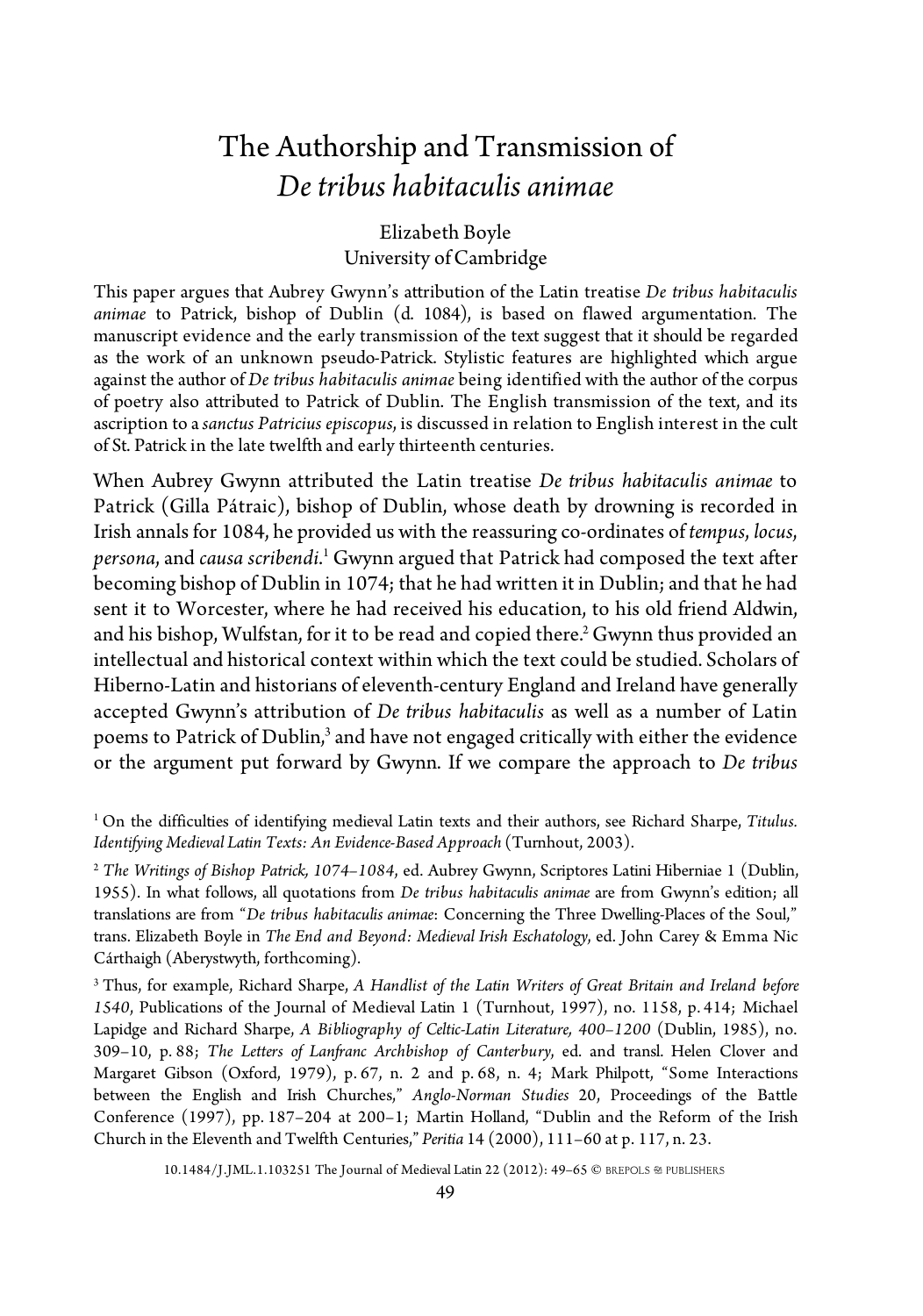*habitaculis* taken by the authors of two major reference works, we can see that the attribution is not universally known or consistently applied. In Bloomfield's *Incipits of Latin Works on the Virtues and Vices* (and, indeed, in its 2008 supplementary volume), the text is simply listed as "Ps.-Augustinus; Ps.-Patricius, *De tribus habitaculis*."<sup>4</sup> One can only presume that Bloomfield *et al*. were unaware of Gwynn's scholarship on the text, since it is not cited. By contrast, in the volumes which comprise the Corpus of British Medieval Library Catalogues series, wherever its various editors record an instance of the text being preserved in a medieval library catalogue, they give it as Patrick of Dublin, *De tribus habitaculis animae*, as though there were no question at all of the identity of its author. The volume for *The Libraries of the Cistercians, Gilbertines and Premonstratensians*, for example, lists *De tribus habitaculis* as the work of "Patrick of Dublin." However, where it would appear to be included as the sixth item (f) in a codex recorded in the first library catalogue for Rievaulx (ca.  $1190-1200$ ),<sup>5</sup> the editor of the volume in fact gives the following information:

f) Patrick of Dublin, *Opera*: ed. A. Gwynn, *The Writings of Bishop Patrick* (Dublin, 1955). This *liber* has disappeared, but according to Gwynn, 8–9, 41–3, part of it was copied into BL MS Cotton Titus D. xxiv (s. xiiex, Rufford) which contains a large collection of medieval verse.<sup>6</sup>

Although there is no reason to suppose that the "Liber sancti Patricij" is anything more than simply a copy of *De tribus habitaculis*, the editor alludes to Gwynn's hypothesis that this lost *liber* contained both the poetry and prose attributed to Patrick of Dublin. Not only has Gwynn's attribution of authorship been accepted, but Gwynn's argument regarding the contents of a codex which is no longer extant has been presented to the reader as essential information about this Rievaulx volume. Thus, in the volume of Bloomfield *et al*., the attribution is not known at all; in the volume of Bell, it is taken as being entirely secure.

 One further example should suffice to demonstrate the timeliness of a reconsideration of the question of the authorship of *De tribus habitaculis*. In a recent

4 Morton W. Bloomfield, *et al*., *Incipits of Latin Works on the Virtues and Vices, 1100–1500 A.D.* (Cambridge, Mass., 1979), p. 526, no. 6082; Richard Newhauser and István Bejczy, *A Supplement to Morton W. Bloomfield, et al., 'Incipits of Latin Works on the Virtues and Vices, 1100–1500 AD*,*'* Instrumenta Patristica et Mediaevalia (Turnhout, 2008), p. 344, no. 6082. These two works, however, list only three of the one hundred or so manuscripts of the text which survive.

5 Cambridge, Jesus College, MS 34, fols. 1–5r.

<sup>6</sup> *The Libraries of the Cistercians, Gilbertines and Premonstratensians*, ed. David N. Bell, Corpus of British Medieval Library Catalogues 3 (London, 1992), p. 120: Z19.222: a) Quedam commenta philosophie; b) quedam sententie Pauli et Ysaie glosate; c) flores quorundam euangeliorum; d) Aurea gemma; e) epistola Carnot<ensis>; f) liber sancti Patricij; g) collatio trinitatis; h) sanctus Augustinus a se ipso ad se ipsum; i) excerpsiones Pannormie Yuonis; j) Soliloquium Mauricij; k) quorundam uerborum interpretationes in i˚ volumine.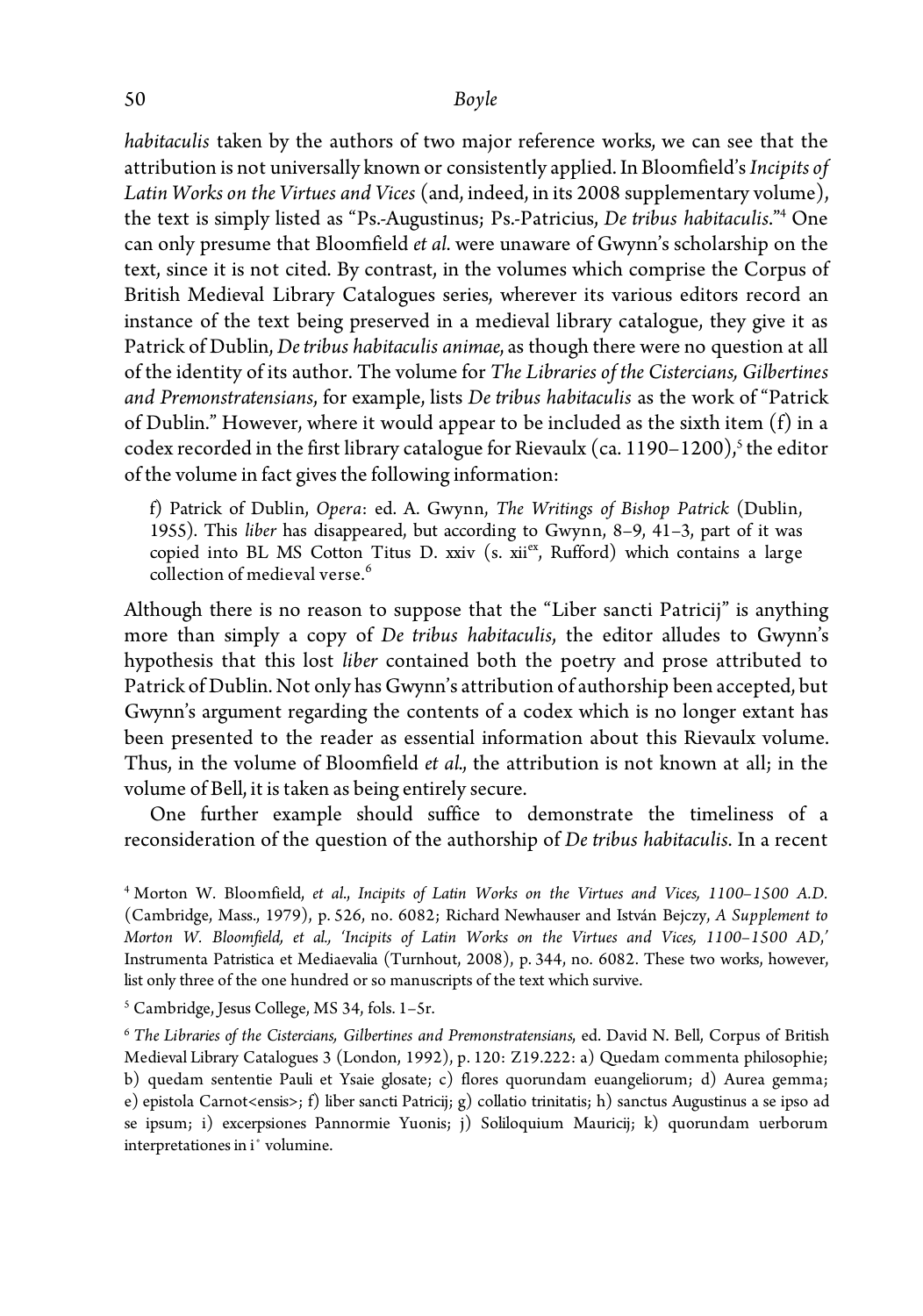monograph on conceptions of the mind in Anglo-Saxon literature, Leslie Lockett accepts not only Gwynn's attribution of authorship of the text, but also his proposed biographical narrative for Patrick of Dublin. Moreover, she uses that narrative (particularly Patrick's supposed education at Worcester) as a foundation for her interpretation of *De tribus habitaculis* as a product of eleventh-century English learning<sup>7</sup> – this despite the fact that the biographical narrative proposed by Gwynn met with a serious challenge from Martin Brett in 2006.<sup>8</sup> The inconsistency of scholarly approaches to *De tribus habitaculis* and the implicit acceptance of the attribution of authorship to Patrick of Dublin, despite its tenuous nature, argue for a fresh analysis of the evidence for the authorship and early transmission of the text.

 Before we proceed to that analysis, however, a few words on the nature of the text itself are appropriate. *De tribus habitaculis* is a treatise or sermon focused on the eschatological kingdoms of heaven and hell, which it compares and contrasts with the third "dwelling-place" of the soul, namely the present world. It also ranges across a number of other theological debates and themes, including the problem of reconciling divine foreknowledge with free will, the convertibility of transcendentals, the nature of eternity, and the nature of the Trinity. Heaven and hell are portrayed as utterly antithetic, existing beyond language or understanding:

Bona autem regni celestis dicere uel cogitare uel intelligere ut sunt nullus potest carne uestitus: multo enim maiora et meliora sunt quam cogitantur uel intelliguntur ... Mala etiam inferni dicere uel cogitare ut sunt, nemo potest: peiora quippe sunt ualde quam cogitantur.<sup>9</sup>  $\overline{a}$ 

The present world mediates between these two inexpressible extremes, as it to some degree resembles both, and supplies each with its population. A recurrent theme in the text is that of intellect, and the beatific vision is presented as an intellectual

7 Leslie Lockett, *Anglo-Saxon Psychologies in the Vernacular and Latin Traditions* (Toronto, 2011), pp. 430–34.

8 Martin Brett, "Canterbury's Perspective on Church Reform and Ireland, 1070–1115," in *Ireland and Europe in the Twelfth Century: Reform and Renewal*, ed. Damian Bracken and Dagmar Ó Riain-Raedel (Dublin, 2006), pp. 13–55 at 33–35. Brett argued that the "Patricius," listed among the community of Worcester in an addition to the Durham *Liber vitae*, must have been alive in ca. 1104, and therefore cannot be identified with Patrick of Dublin, who had died in 1084. If we accept Brett's arguments, this undermines Gwynn's hypothesis that Patrick of Dublin had studied at Worcester, and brings into doubt whether he can be the author of the corpus of poetry which is attributed to him. I leave the question of authorship of the poetry aside in what follows, and concentrate on the authorship of *De tribus habitaculis*.

<sup>9</sup> "No one clothed in flesh, however, can speak of, or conceive of, or understand the good things of the heavenly kingdom, as they are: those things are far greater and better than can be conceived or understood ... Also, no one can speak or conceive of the evils of hell as they are: for they are far worse than can be conceived" (lines 20–22, 26–27).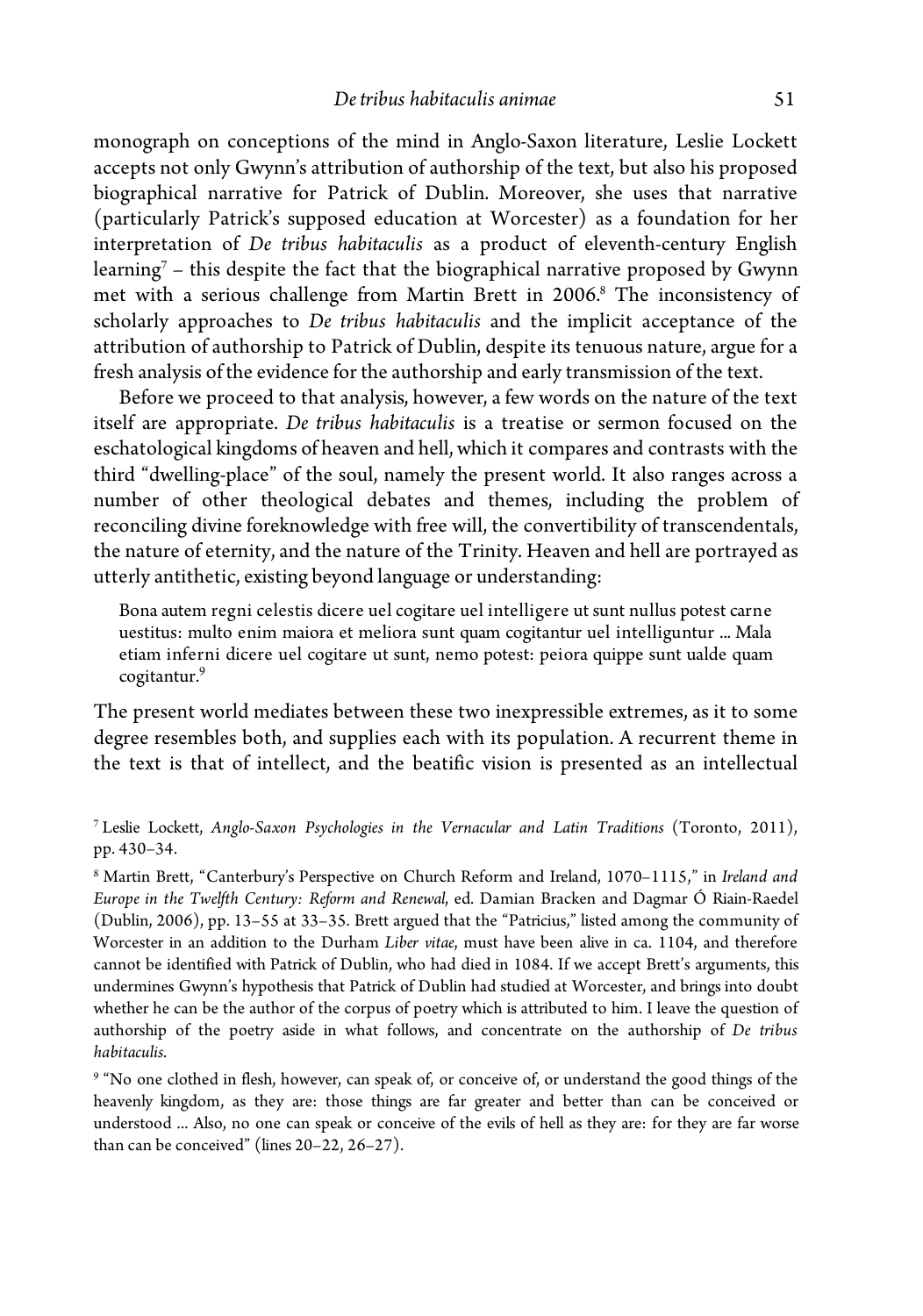process of "assiduous reading ... of the book of life."<sup>10</sup> Conversely, sinfulness is depicted as the result of childish ignorance, foolishness, or even insanity. For example, when contrasting the reality of the glory of heaven with the illusory nature of earthly glory, the author writes:

Quid stultius quidue insanius est quam umbra et imagine et similitudine uere glorie et uere delectationis, uere pulchritudinis, ueri decoris, ueri honoris more infantium decipi et superari, et ipsam ueram gloriam non querere, non desiderare? Quis imaginem auri in aqua ipso auro neglecto eligeret, et non statim a cunctis fatuus uel insanus esse crederetur? Quis orbem solis in speculo redditum uel in qualibet materia formatum plus diligeret quam ipsum solem, et non ab omnibus derideretur? $^{11}$ 

In this world, knowledge can be only partial: it is described as a dim light "infused through narrow cracks," in contrast to the great illumination which will radiate from the "sun of truth" in heaven, where we will "recognise ourselves with true and certain knowledge."<sup>12</sup> The ideas underlying these statements ultimately derive from Platonic thought, and the metaphors are somewhat reminiscent of Boethius, but the author seems to be expressing himself in an elegantly original manner. The author of *De tribus habitaculis* possessed rhetorical sophistication and advanced theological learning, but if we are not sure of his identity we cannot use the text as evidence for standards of learning and Latinity in eleventh-century Worcester or Dublin.

 The complex history of the transmission of this text with its multiple attributions of authorship alerts us immediately to the wider problem of the instability of textual identity in the Middle Ages. *De tribus habitaculis* survives in at least one hundred manuscript-witnesses,<sup>13</sup> dating from ca. 1100 onwards, none of which has an Irish provenance. Many of the manuscripts ascribe its authorship to one of a number of

<sup>10</sup> Lines 107–8.

<sup>&</sup>lt;sup>11</sup> "What could be more stupid, or more insane, than to be deceived and overcome like children by the shadow and image and similitude of true glory and true pleasure, true beauty, true decency, true honour, and not to seek after, or desire, the true glory itself? Who would choose the image of gold in water, neglecting the gold itself, and would not immediately be believed by all to be an idiot or a madman? Who would love the orb of the sun reflected in a mirror or formed in any other material, more than the sun itself, and would not be derided by all?" (lines 67–70).

<sup>12</sup> Lines 200–5, 228–29.

<sup>&</sup>lt;sup>13</sup> These are listed in Mario Esposito, "Notes on Latin Learning and Literature in Mediaeval Ireland–II," *Hermathena* 22 (1932), 253–71 at pp. 263–67. Some additional manuscripts are identified in Walter Delius, "Die Verfasserschaft der Schrift *De tribus habitaculis*," *Theologische Studien und Kritiken* 108 (1937–8), 28–39 at pp. 30–31. Delius's argument that *De tribus habitaculis* is the work of Anselm of Canterbury is without foundation, since the "Anselmian" qualities which he identifies in the text are not indicative of authorship and are more likely to reflect a common Augustinian influence. Furthermore, his assertion that the text must be of English authorship because its earliest extant witnesses are English (p. 32) is insupportable.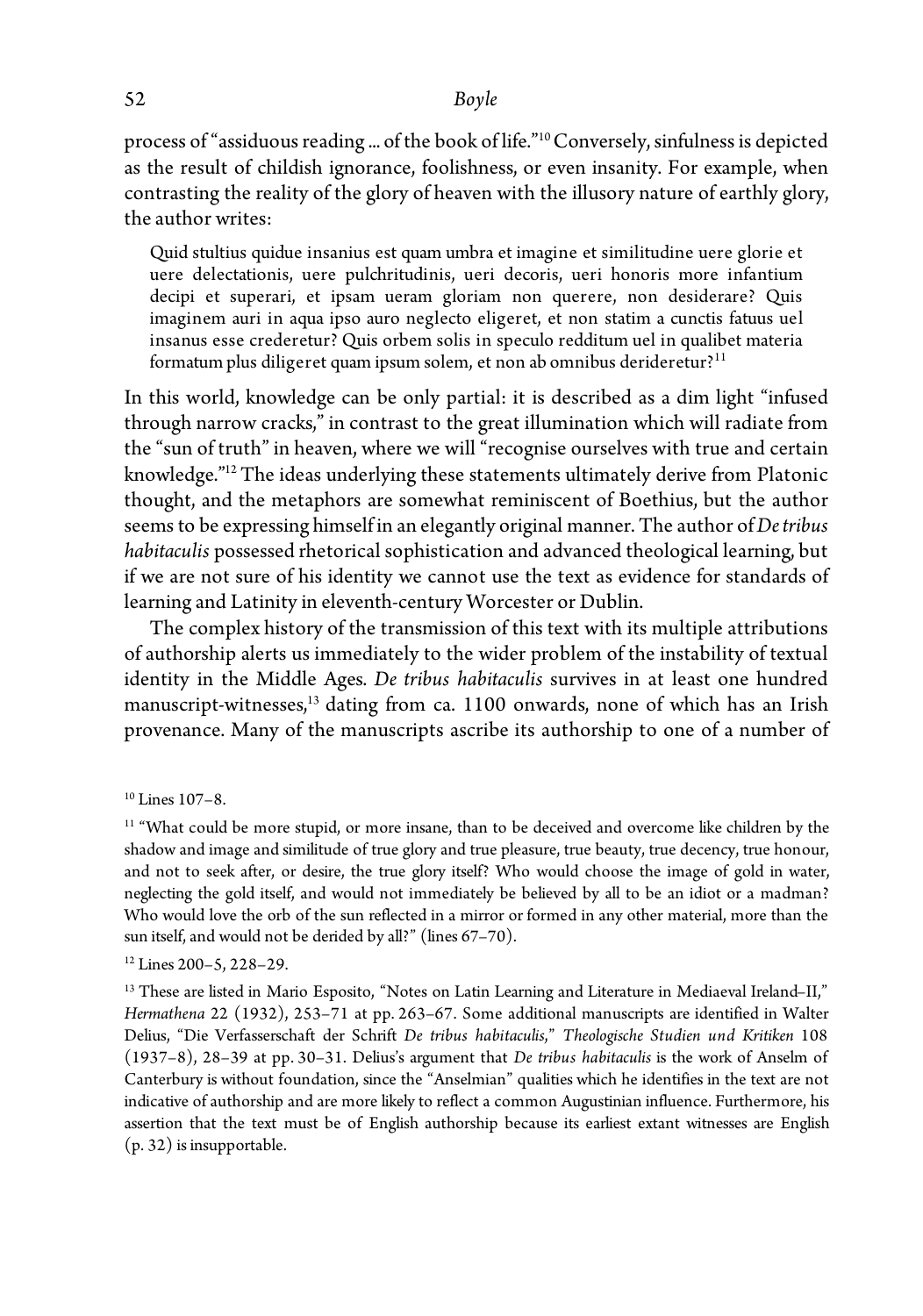well-known Late Antique sermon-writers: by far the most common author linked to *De tribus habitaculis* is Augustine of Hippo (d. 430),<sup>14</sup> but at least eight manuscripts ascribe it to Caesarius of Arles  $(d. 542)^{15}$  and at least two to Eusebius of Emesa  $(d. ca.$  $359$ .<sup>16</sup> In addition there are, so far as I am aware, seven manuscripts, dating from the twelfth and thirteenth centuries, which ascribe the text to a *sanctus Patricius episcopus*. 17

 An indication of the text's instability in terms of both authorial and textual identity can be seen in the sheer variety of ascriptions and titles given to author and text in the course of its transmission. To give just a few examples from manuscripts and medieval library catalogues, *De tribus habitaculis* is transmitted as:

Augustinus de gaudio electorum et dampnatorum supplicio<sup>18</sup>

Eiusdem [i.e. Augustini] de gaudiis electorum et suppliciis damnatorum $^{19}$ 

Idem [i.e. Augustinus] de gaudiis electorum et penis reproborum<sup>20</sup>

S. Augustinus de tribus habitaculis $^{21}$ 

Sermo eiusdem [i.e. Augustini] ... de penis impiorum ...<sup>22</sup>

Primus sermo Cesarii. Tria sunt sub omnipotentis dei manu ...<sup>23</sup>

Given the variety of titles and authorial ascriptions under which this text was transmitted, it seems highly likely that *De tribus habitaculis* survives in more manuscripts than have been identified to date, and that medieval library catalogues contain hitherto unrecognized references to this work.

<sup>14</sup> Esposito, "Notes," pp. 265–67; Sharpe, *A Handlist*, no. 1158, p. 414.

<sup>16</sup> London, British Library, MSS Royal 5. E. ix (saec. XIII, St Augustine's, Bristol) and Royal 8. B. xiv (saec. XIII, English).

<sup>17</sup> Troyes, Bibliothèque municipale, MS 1562 (saec. XII, English?); Cambridge, University Library, MS Ee.5.32 (saec. XII, Worksop, Nottinghamshire); Oxford, Bodleian Library, MS Rawlinson C.33 (saec. XII, English?); Uppsala, Universiteitsbibliotek, MS C. 250 (saec. XIII, English?); London, British Library, MS Royal 8. D. v (saec. XII, Rochester?); Oxford, Corpus Christi College, MS 212 (saec. XII, English?); Cambridge, Gonville and Caius College, MS 239/125 (saec. XIII, English?).

<sup>18</sup> *The Libraries of the Augustinian Canons*, ed. T. Webber and A.G. Watson, Corpus of British Medieval Library Catalogues 6 (1998), A20.224y, p. 152.

<sup>19</sup> Cambridge, University Library, MS Dd.11.83, fol. 19 (saec. XV).

<sup>20</sup> *English Benedictine Libraries: The Shorter Catalogues*, ed. R. Sharpe, J. P. Carley, R. M. Thomson, and A. G. Watson, Corpus of British Medieval Library Catalogues 4 (London, 1996), B120.25, p. 686.

<sup>21</sup> Cambridge, University Library, MS Hh.1.4, fol. 59 (saec. XIV).

<sup>22</sup> Sharpe *et al*., *English Benedictine Libraries*, B120.113b.

23 London, British Library, MS Royal 8. D. viii, fol. 133 (saec. XII, Llanthony Secunda?).

<sup>15</sup> Esposito, "Notes," p. 274.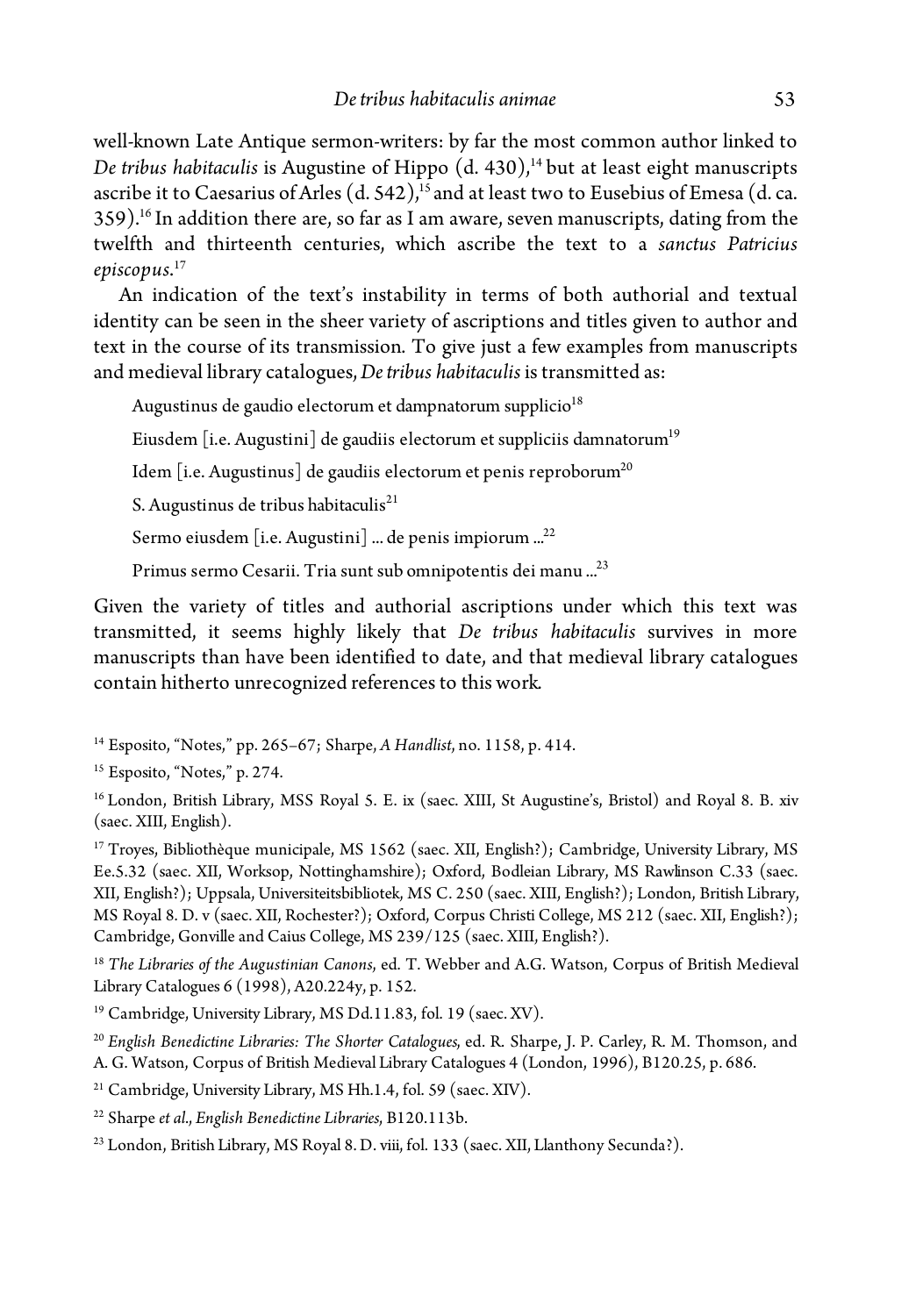Mario Esposito, the first modern scholar to study *De tribus habitaculis animae*, included the text in a 1932 article on "Pseudopatriciana." Having discounted the ascriptions to Caesarius of Arles on the basis of the text's linguistic and stylistic dissimilarity to the sermons which at the time were thought to be securely attributed to him, Esposito suggested that *De tribus habitaculis* was "a Latin translation, going back to the fourth or fifth century," of a homily by Eusebius or another "Arian or semi-Arian author."<sup>24</sup> Esposito's reason for locating the text within an Arian or semi-Arian milieu was the absence of any mention of purgatory within the text. However, this argument is difficult to sustain: the text is about collective eschatology, i.e. the events after the end of the world, and not individual eschatology, i.e. the events immediately after death, and therefore we should not expect to encounter any reference to purgatory. Indeed, the lack of any mention of purgatory would not of itself be a reason to remove the text from the eleventh-century Irish context later established by Gwynn: the eleventh-century vernacular eschatological homilies *Scéla na esérgi* and *Scéla laí brátha*, for instance, similarly concerned with ultimate, and not interim, judgement also contain no reference to any purgatorial state.<sup>25</sup> Other aspects of the text's theology argue against an Arian or semi-Arian author, not least the statement that the Holy Spirit proceeds from both the Father and the Son, and not from the Father alone.<sup>26</sup> Another piece of evidence which suggests that we can dispense with Eusebius as a possible author is the fact that the biblical quotations cited in the text generally agree with the Vulgate.<sup>27</sup> Moreover, the author of *De tribus habitaculis* appears to quote Augustine's *Soliloquies* in stating that "false evil is not evil, as false silver is not silver,"<sup>28</sup> which would therefore date the text to after the first decades of

<sup>26</sup> See below, p. 61–62 (17)

<sup>27</sup> Although the author may have been using a mixed text: on the biblical quotations, see J. W. Gray's sceptical review of Gwynn, *The Writings*, in *Irish Historical Studies* 10 (1956), 104–6, at p. 105; Esposito, "Notes," p. 268, n. 76.

<sup>28</sup> Lines 191–92: "falsum enim malum non est malum ut falsum argentum non argentum est." Compare this to Augustine, *Soliloquies*, I.15.29 in PL 32, col. 884: "et omnis falsa arbor, non est arbor, et falsum lignum non est lignum, et falsum argentum non est argentum, et omnino quidquid falsum est, non est" – "and every false tree is not a tree, and false wood is not wood, and false silver is not silver, and anything at all which is false, is not."

 $24$  Esposito, "Notes," p. 269.

<sup>25</sup> *Scéla na esérgi*, ed. and trans. Whitley Stokes, "Tidings of Doomsday: An Early-Middle-Irish Homily," *Revue Celtique* 4 (1879/80), 245–57; *Scéla laí brátha*, ed. and trans. Whitley Stokes, "Tidings of the Resurrection," *Revue Celtique* 25 (1904), 234–59. For a discussion of the eschatology of these texts, see Elizabeth Boyle, "Eschatological Justice in *Scéla laí brátha*," *Cambrian Medieval Celtic Studies* 59 (Summer 2010), 39–54; Elizabeth Boyle, "Neoplatonic Thought in Medieval Ireland: The Evidence of *Scéla na esérgi*," *Medium Ævum* 78 (2009), 216–30.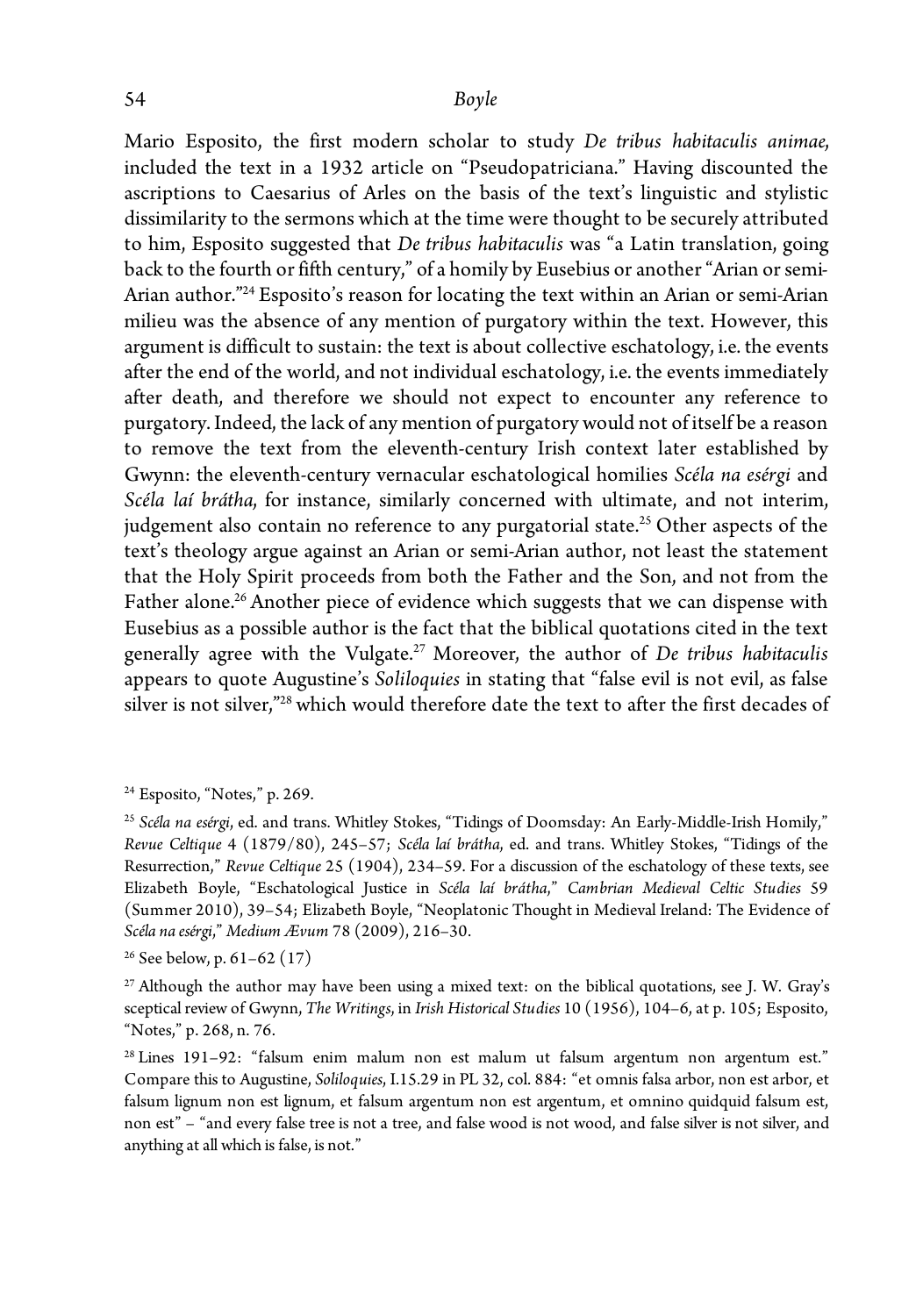the fifth century. Indeed, the palpable Augustinian influence throughout the text accounts for the later attribution of the text to him.

 The earliest extant manuscript of *De tribus habitaculis* includes the text among a series of homilies ascribed to Caesarius of Arles.<sup>29</sup> The ascriptions to Caesarius and Eusebius seem to be interconnected, in that the ascription to one frequently occurs in manuscripts which contain texts ascribed to both. In some cases sermons ascribed to Eusebius directly follow sermons ascribed to Caesarius: for example, in British Library, MS Royal 5. F. x, an early twelfth-century manuscript, from the library of Wallingford priory near Oxford, we find ten homilies ascribed to Caesarius, of which *De tribus habitaculis animae* is the eighth,<sup>30</sup> immediately followed by a series of homilies ascribed to Eusebius. The British Library, MS Royal 8. D. viii, a late twelfthcentury theological miscellany from the library of Llanthony Secunda, Gloucester, contains seven sermons by Caesarius *ad monachos*, <sup>31</sup> immediately followed by four homilies ascribed to Eusebius.<sup>32</sup> *De tribus habitaculis animae* is separated from these homilies within the manuscript, but is headed *Primus sermo Cesarii*. <sup>33</sup> In Oxford, Bodleian Library, MS Tanner 6, the same four homilies which are ascribed to Eusebius in Royal 8. D. viii are ascribed to Caesarius.<sup>34</sup> In British Library, MS Royal 5. E. ix, an early thirteenth-century manuscript, formerly in the abbey of St. Augustine's, Bristol, in a series of twelve homilies, of which three are ascribed to Caesarius and nine to Eusebius, *De tribus habitaculis* is the last of the homilies ascribed to Eusebius.<sup>35</sup> It is easy to see how, at some point in the transmission of *De tribus habitaculis animae*, the ascription to Caesarius could have become an ascription to Eusebius of Emesa. One even wonders whether Eusebius of Caesarea may have provided an intermediary attribution (i.e. a confusion arising between Caesarius and Caesarea) before some scribes settled on his student, the later Eusebius, as the author.

 Though named in the manuscripts, neither Caesarius, Eusebius, nor Augustine, can reasonably be accepted as the author of *De tribus habitaculis*. There remains one other ascription of authorship, which has drawn Irish scholars to the text, and that is found in seven twelfth- and thirteenth-century manuscripts. These give the title of the text as Liber sancti Patricii episcopi,<sup>36</sup> Libellus sancti Patricii episcopi,<sup>37</sup> Sancti Patricii liber

<sup>36</sup> Troyes, Bibliothèque municipale, MS 1562; Cambridge, University Library, MS Ee.5.32; Oxford, Bodleian Library, MS Rawlinson C.33; Uppsala, Universiteitsbibliotek, MS C. 250.

<sup>29</sup> Oxford, Bodleian Library, MS Bodley 392 (ca. 1100, Salisbury).

<sup>30</sup> Fols. 26r–32r.

<sup>31</sup> Fols. 82r–88v.

<sup>32</sup> Fols. 89r–92v.

<sup>33</sup> Fols. 133r–135v.

<sup>34</sup> Fols. 44v–49r; 55r–57v.

<sup>35</sup> Fols. 81v–86r.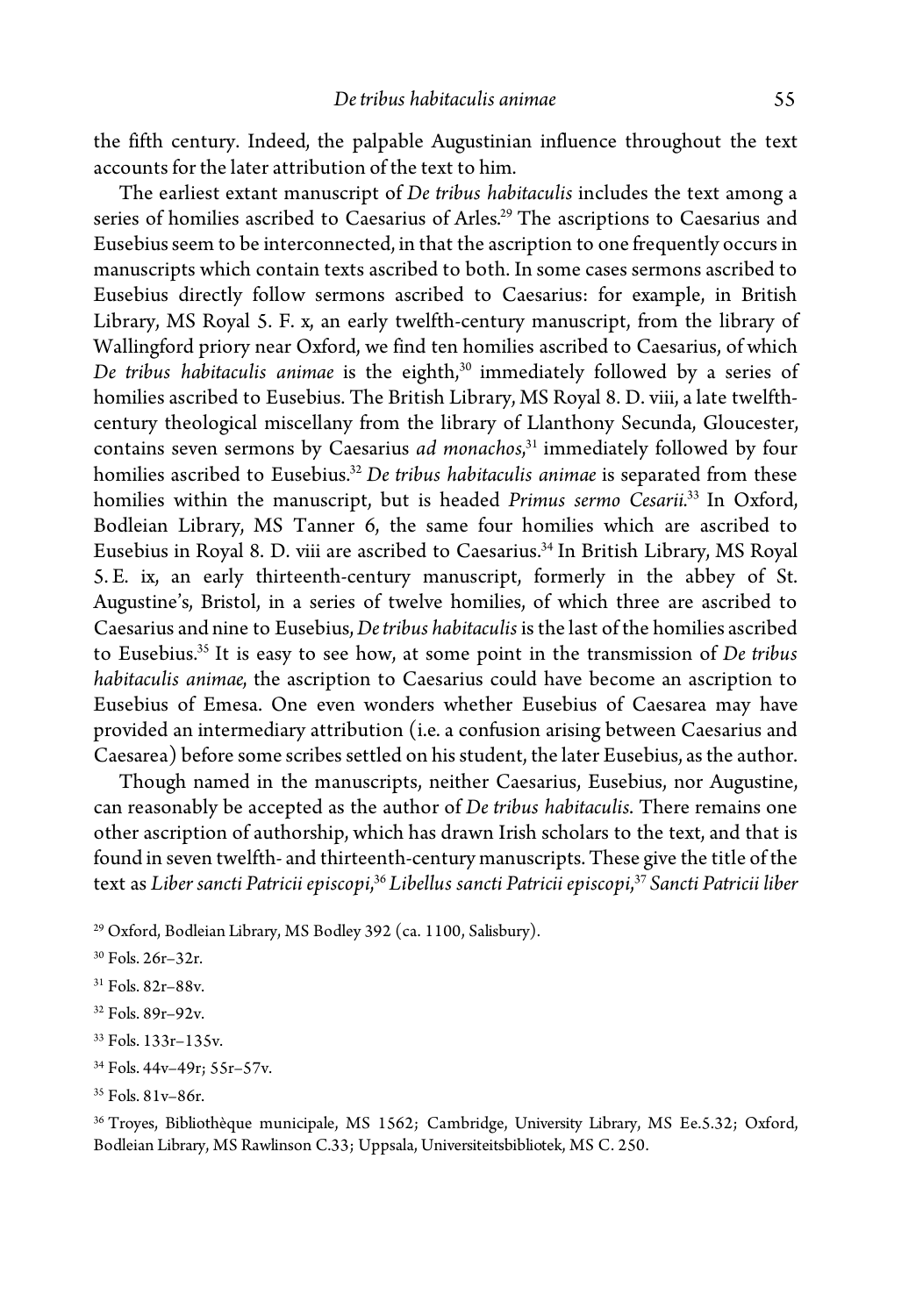*de tribus habitaculis*, <sup>38</sup> or *Liber sancti Patricii episcopi et confessoris*, <sup>39</sup> clearly indicating that some medieval readers considered it to be the work of St. Patrick. Again, on linguistic and stylistic grounds, the text is certainly not the work of the fifth-century missionary, but the choice of St. Patrick as pseudonymous author is intriguing. English manuscripts account for half of all the witnesses to the genuine works of St. Patrick,<sup>40</sup> but pseudonymous ascription to him is relatively rare; and works which are misattributed to St. Patrick in some manuscripts, such as *De duodecim abusivis saeculi*, a text widely ascribed to Augustine and to Cyprian, tend to have genuine Irish affiliations.<sup>41</sup> In regards to the manuscripts which ascribe *De tribus habitaculis* to Patrick, it is perhaps significant that the cult of St. Patrick was at a high-point in twelfth- and thirteenth-century England: Lives of St. Patrick had been composed by William of Malmesbury (ca. 1090–ca. 1142) and Jocelin of Furness (fl. ca. 1189– 1214), and the *Tractatus de Purgatorio Sancti Patricii*, composed in the 1180s by H. of Saltrey, was one of the most popular texts of the Middle Ages.<sup>42</sup> Diffuse intellectual connections between Ireland and England, some of which were elucidated by Aubrey Gwynn in many important studies, facilitated the exchange of texts and textual traditions.<sup>43</sup> We might, for example, think of the twelfth-century Life of St. Monenna by Conchubranus (Conchobar), which is uniquely preserved in a manuscript from Burton-upon-Trent, Staffordshire, as a result of Geoffrey, abbot of Burton, procuring a *codex ex Hibernia*. <sup>44</sup> Twelfth- and thirteenth-century English interest in Irish culture was fuelled by the increasing Anglo-Norman presence in Ireland; and the role of Anglo-Norman noble families in fostering textual links between Ireland and England is exemplified by John de Courcy's commissioning of the Life of St. Patrick by Jocelin of Furness. The attribution of *De tribus habitaculis* to Patrick may, then, have arisen within the context of transmission of the text from Ireland to England, or – if the text did not come to England from Ireland – it may have arisen from an English source as a

<sup>37</sup> London, British Library, Royal MS 8. D. v.

<sup>38</sup> Oxford, Corpus Christi College, MS 212.

<sup>39</sup> Cambridge, Gonville and Caius College, MS 239/125.

<sup>40</sup> Ludwig Bieler, *Codices Patriciani Latini: A Descriptive Catalogue of Latin Manuscripts Relating to St. Patrick* (Dublin, 1942), pp. 1–3.

<sup>41</sup> On these manuscripts see Bieler, *Codices Patriciani Latini*, pp. 3–4, 8–16.

 $42$  I am currently preparing a study of the interconnections between the transmission of the texts attributed to Patrick of Dublin, the *Tractatus de Purgatorio Sancti Patricii*, and the cult of St. Patrick in England.

<sup>43</sup> See the essays in Aubrey Gwynn, *The Irish Church in the Eleventh and Twelfth Centuries*, ed. G. O'Brien (Dublin, 1992).

<sup>44</sup> Marie Therese Flanagan, *The Transformation of the Irish Church in the Twelfth and Thirteenth Centuries*, Studies in Celtic History 29 (Woodbridge, 2010), p. 16.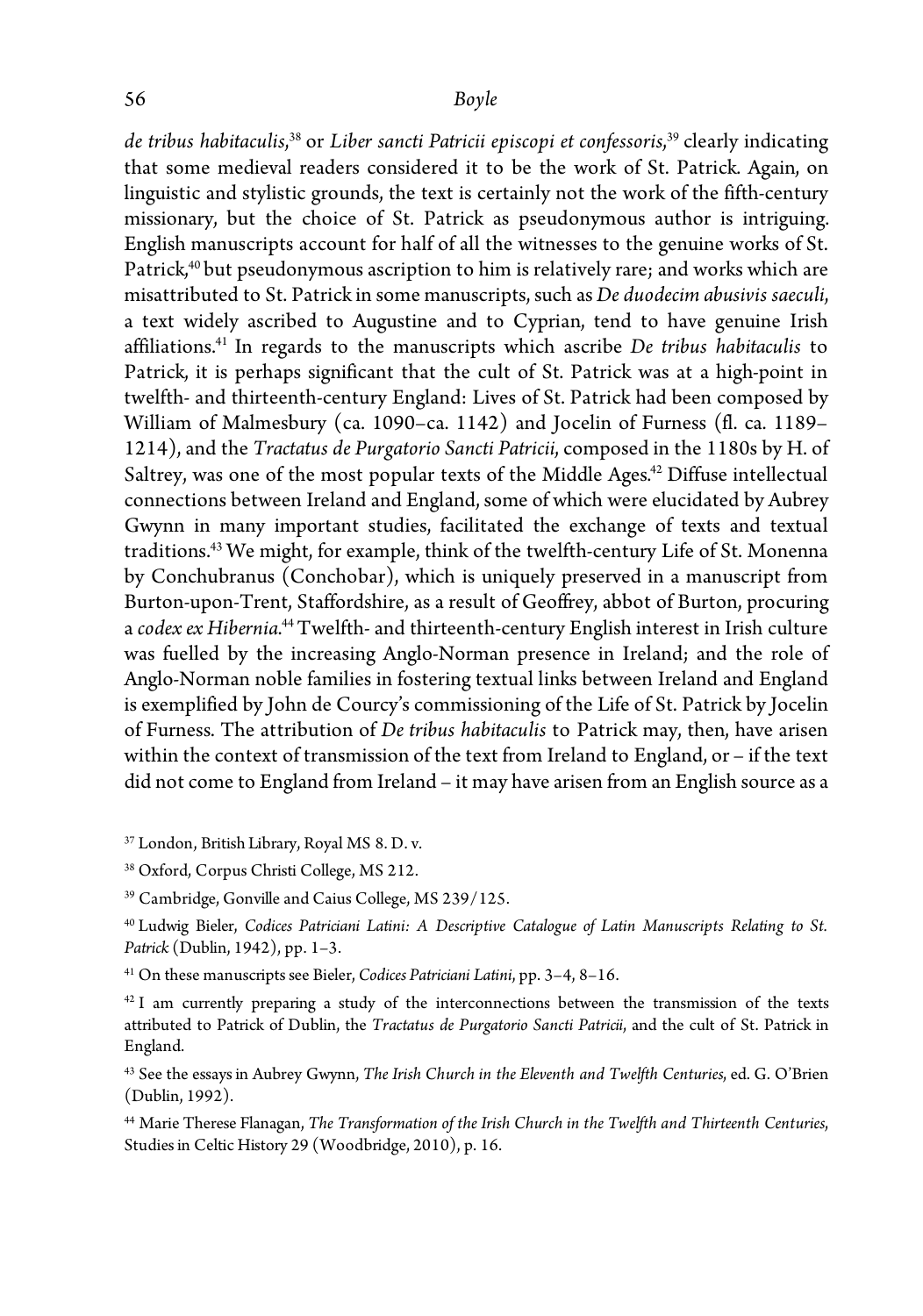result of twelfth-century localised English cults of St. Patrick,<sup>45</sup> or of the more general association between St. Patrick and eschatological literature, as witnessed in the *Tractatus*. 46

 Gwynn adduced one piece of evidence to link *De tribus habitaculis* with the corpus of Latin poetry which he and others had attributed to Patrick, bishop of Dublin, namely the fact that one of the poems is given as a verse prologue to *De tribus habitaculis* in Troyes, Bibliothèque municipale, MS 1562. This poem, "Perge carina," is also found in British Library, Cotton MS Titus D. xxiv, along with the other poems attributed to Patrick. Of the one hundred or so manuscripts of *De tribus habitaculis* which survive, the Troyes MS is the only one which includes "Perge carina" as a verse prologue, and in that manuscript it does not contain the numerous interlinear glosses which are found in Cotton Titus D. xxiv, and which connect the poem with Aldwin and Wulfstan and thus with Worcester.<sup>47</sup>

 The presentation of "Perge carina" in Gwynn's edition of the works attributed to Patrick of Dublin is therefore potentially misleading. Rather than publish it as an independent poem, as it is found in Cotton Titus D. xxiv, he printed it as the prologue to *De tribus habitaculis*, despite the fact that, as noted above, it appears as such in only one out of some one hundred manuscripts. Furthermore, Gwynn incorporated the interlinear glosses from Cotton Titus D. xxiv into his translation of the poem. Comparing the relevant sections (lines 67–80) of the unglossed prologue to *De tribus habitaculis* in Troyes 1562, the glossed independent poem in Cotton Titus D. xxiv, and Gwynn's translation, we can observe the problematic nature of the latter:

| BL Cotton Titus D. xxiv        | Gwynn (trans.)           |
|--------------------------------|--------------------------|
| Christicolisque<br>.i. wlstani | To all Christ's faithful |
| Presulis almi                  | Of kind Bishop Wulfstan, |
| Omnibus eque                   | To them all equally      |
| Solue trigenas                 | Bring, as is fitting,    |
| Rite salutes                   | Thrice ten greetings     |
| Ordine pulcro.                 | In fair order!           |
|                                |                          |

<sup>45</sup> On St. Patrick's cult in the context of the political developments of the north of England, see Fiona Edmonds, "Personal Names and the Cult of Patrick in Eleventh- and Twelfth-Century Strathclyde and Northumbria," in *Saints' Cults in the Celtic World*, ed. Steve Boardman, John Reuben Davies, and Eila Williamson, Studies in Celtic History 25 (Woodbridge, 2009), pp. 42–65.

<sup>46</sup> I owe this latter suggestion to Dr. John Carey.

<sup>47</sup> For British Library, MS Cotton Titus D. xxiv, see J. Mozley, "The Collection of Mediaeval Latin Verse in MS. Cotton Titus D. xxiv," *Medium Ævum* 11 (1942), 1–45. See also above, n. 8, for Martin Brett's questioning of the connection between Patrick of Dublin and the Worcester community.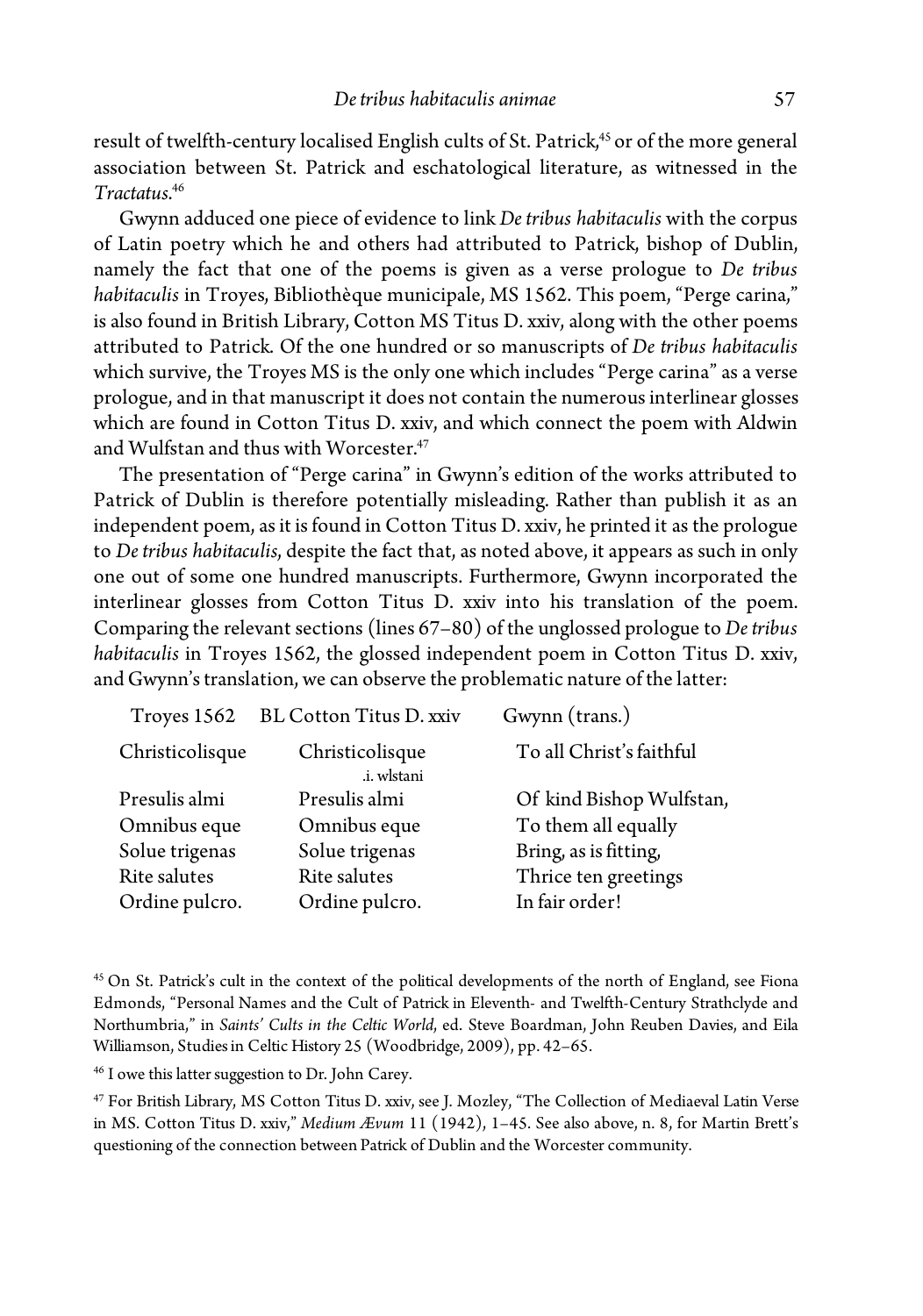| Perge libelle <sup>48</sup>          | Perge libelle<br>.i. uili     | Onward, my book,                                              |
|--------------------------------------|-------------------------------|---------------------------------------------------------------|
| Carmine claudo                       | Carmine claudo<br>s. episcopi | With halting verse:                                           |
| Patriciique                          | Patriciique                   | And from me, Patrick,                                         |
| Mente fidelis                        | Mente fidelis<br>s. alduino   | Loyal in memory,                                              |
| Rite sodali                          | Rite sodali                   | Ask, as is fitting,                                           |
| Mille coronas                        | Mille coronas                 | For my comrade Aldwin                                         |
| Posce salutis.<br>Explicit prologus. | Posce salutis.                | A thousand crowns of blessed life!<br>Here ends the prologue. |
|                                      |                               |                                                               |

The text as it is found in the Troyes manuscript gives no indication of any connection with Wulfstan or Aldwin. Indeed, if we were to read it without the testimony of the Rufford Abbey manuscript, we might think it a pseudonymous verse in the voice of St. Patrick, such as we might encounter in Middle-Irish poetry attributed to St. Columba or to Cormac Mac Cuilennáin.<sup>49</sup> Rufford Abbey was a Cistercian house in Nottinghamshire, and the Troyes manuscript is from an unidentified English Cistercian house. I suggest that the scribe of the Troyes manuscript had access to the verses attributed (by modern scholars) to Patrick of Dublin and thought "Perge carina" particularly suited to precede *De tribus habitaculis animae*, which was independently circulating as the work of a *sanctus Patricius episcopus*.

 Unlike the poems attributed by Gwynn to Bishop Patrick, there is nothing in the Latin of *De tribus habitaculis animae* which strikes one as characteristic of "Hiberno-Latin" (notwithstanding the problematic nature of that term).<sup>50</sup> Furthermore, one might note the stylistic dissimilarity between the poetic corpus attributed to Patrick

<sup>48</sup> Other Latin poems also use the "Perge libelle" topos: *Initia carminum Latinorum saeculo undecimo antiquiorum: Bibliographisches Repertorium für die lateinische Dichtung der Antike und des früheren Mittelalters*, ed. Dieter Schaller and Ewald Könsgen (Göttingen, 1977), p. 530, no. 90–93, 95, and *Supplementband* (Göttingen, 2005), p. 334.

<sup>49</sup> See, for example, Máire Herbert, "Becoming an Exile: Colum Cille in Middle-Irish Poetry," in *Heroic Poets and Poetic Heroes in Celtic Tradition: A Festschrift for Patrick K. Ford*, ed. J. F Nagy and L. E. Jones (Dublin, 2005), pp. 131–40.

<sup>50</sup> The criteria by which Hiberno-Latin texts are identified have been the subject of much debate: see Bernhard Bischoff, "Wendepunkte in der Geschichte der lateinischen Exegese im Frühmittelalter," *Sacris Erudiri* 6 (1954), 189–281, trans. Colm O'Grady, "Turning Points in the History of Latin Exegesis in the Early Irish Church: A.D. 650–800," in *Biblical Studies: The Medieval Irish Contribution*, ed. Martin McNamara, Proceedings of the Irish Biblical Association 1 (Dublin, 1976), pp. 74–164; Michael M. Gorman, "A Critique of Bischoff's Theory of Irish Exegesis: the Commentary on Genesis in Munich Clm 6302 (Wendepunkte 2)," *JMLat* 7 (1997), 178–222; Charles D. Wright, "Bischoff's Theory of Irish Exegesis and the Genesis Commentary in Munich clm 6302: a Critique of a Critique," *JMLat* 10 (2000), 115–75.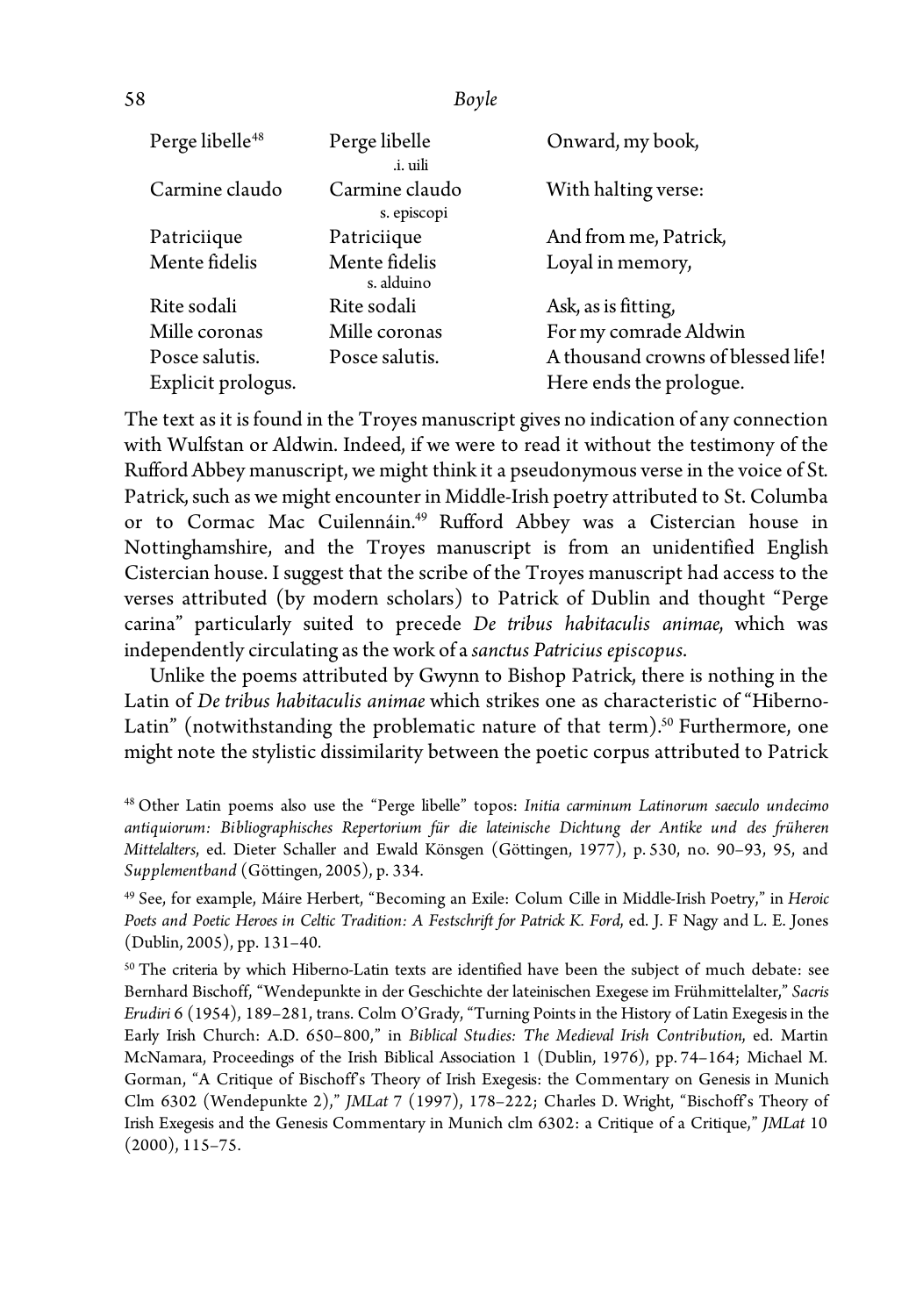and the prose treatise. The poetic works, including "Perge carina," are rich in "Hisperic" vocabulary, but not so the prose text: indeed, we find only one example of what, according to Bieler, was "Hisperic," namely *flammivomus* which, as Michael Lapidge has noted in a discussion of the lax usage of the term "Hisperic," was in fact a common compound adjective in Late Latin.<sup>51</sup> "Perge carina," by contrast, contains distinctive "Hisperic" words, such as *glaucicomos* and *tithis*, amongst others.<sup>52</sup> Similarly, the taste for Greek and Greek-derived vocabulary displayed by the author of the poetry is not witnessed in the prose: in "Perge carina" we see *celeuma* and *dindima*, in addition to the aforementioned *glaucicomos* and *tithis*. <sup>53</sup> Other works in the poetic corpus attributed to Patrick of Dublin contain *cosmi*, *craxare*, <sup>54</sup> *dogmata*, *mentio* to mean "memory,"<sup>55</sup> *odas*, *pictor* to mean "writer,"<sup>56</sup> *plasma*, *plasmator*, *polis*, *psalterium*, and *ymnos*. <sup>57</sup> *De tribus habitaculis* employs no such vocabulary. Furthermore, as Ludwig Bieler notes, "in his earliest poem [i.e. *De mirabilibus*] Patrick seems to use the

<sup>52</sup> *The Writings*, ed. Gwynn, p. 102; Ludwig Bieler, "Bishop Patrick's Latinity and Style," in *The Writings*, ed. Gwynn, pp. 48–53 at 49.

<sup>53</sup> On *tithis* see Michael Herren, *The Hisperica Famina: I. The A-Text* (Toronto, 1974), p. 122.

<sup>54</sup> A distinctively Irish spelling of *c*(*h*)*araxare*: Bieler, "Bishop Patrick's Latinity," p. 49. On the Insular usage and development of *c*(*h*)*araxare* see Michael Herren, "Insular Latin *c*(*h*)*araxare* (*craxare*) and its Derivatives," *Peritia* 1 (1982), 273–80, with its appearance in the verses attributed to Patrick of Dublin noted at p. 279.

<sup>55</sup> The word *mentio* means "a calling to mind," "mentioning" or "naming," although to a Romancespeaker the primary meaning may have been "lie," "deceit." However, this may be an indirect Grecism: see *Corpus Glossariorum Latinorum*, ed. G. Goetz *et al.*, 7 vols (Leipzig, 1888–1923), II, 327.19: "μνήμη memoria mentio." The glossary in which this entry is contained is preserved in Laon MS 444, a manuscript with strong Irish connections as it contains misplaced Old Irish quire signatures, and had a close association with Martin Hibernensis (d. 875) and his circle; see Paul Russell, "*Graece* ... *Latine*: Graeco-Latin Glossaries in Early Medieval Ireland," *Peritia* 14 (2000), 406–20 at pp. 413–15. This provides us with an Irish link to the use of *mentio* as equivalent to *memoria*, "memory," which adds strength to the attribution of the poetic corpus to an Irish author. For discussion of *mneme*, *memoria* and *mentio* in the poetry attributed to Patrick of Dublin, see Elizabeth Boyle, "The Twelfth-Century English Transmission of a Poem on the Threefold Division of the Mind, attributed to Patrick of Dublin (d. 1084)," in *'A Fantastic and Abstruse Latinity'? Hiberno-Continental Cultural and Literary Interactions in the Middle Ages*, ed. Wolfram R. Keller and Dagmar Schlüter, Studien und Texte zur Keltologie (Münster, forthcoming).

<sup>56</sup> As Bieler noted, this may be an indirect Grecism from γραφεύς, which means both "painter" and "writer." Compare *pictura* for "writing," in the *Hisperica Famina*: Herren, *The Hisperica Famina*, pp. 148– 49; Bieler, "Bishop Patrick's Latinity," p. 49.

57 Bieler, "Bishop Patrick's Latinity," pp. 48–49.

<sup>51</sup> Michael Lapidge, "The Hermeneutic Style in Tenth-Century Anglo-Latin Literature," *Anglo-Saxon England* 4 (1975), 67–111, repr. in his *Anglo-Latin Literature 900–1066* (London, 1993), pp. 103–49 at 106. See, however, also Michael Herren, "Hisperic Latin," in *Dictionary of the Middle Ages*, ed. Joseph R. Strayer, 13 vols (1982–89), VI, 236–37, who argues for a broader definition of the term.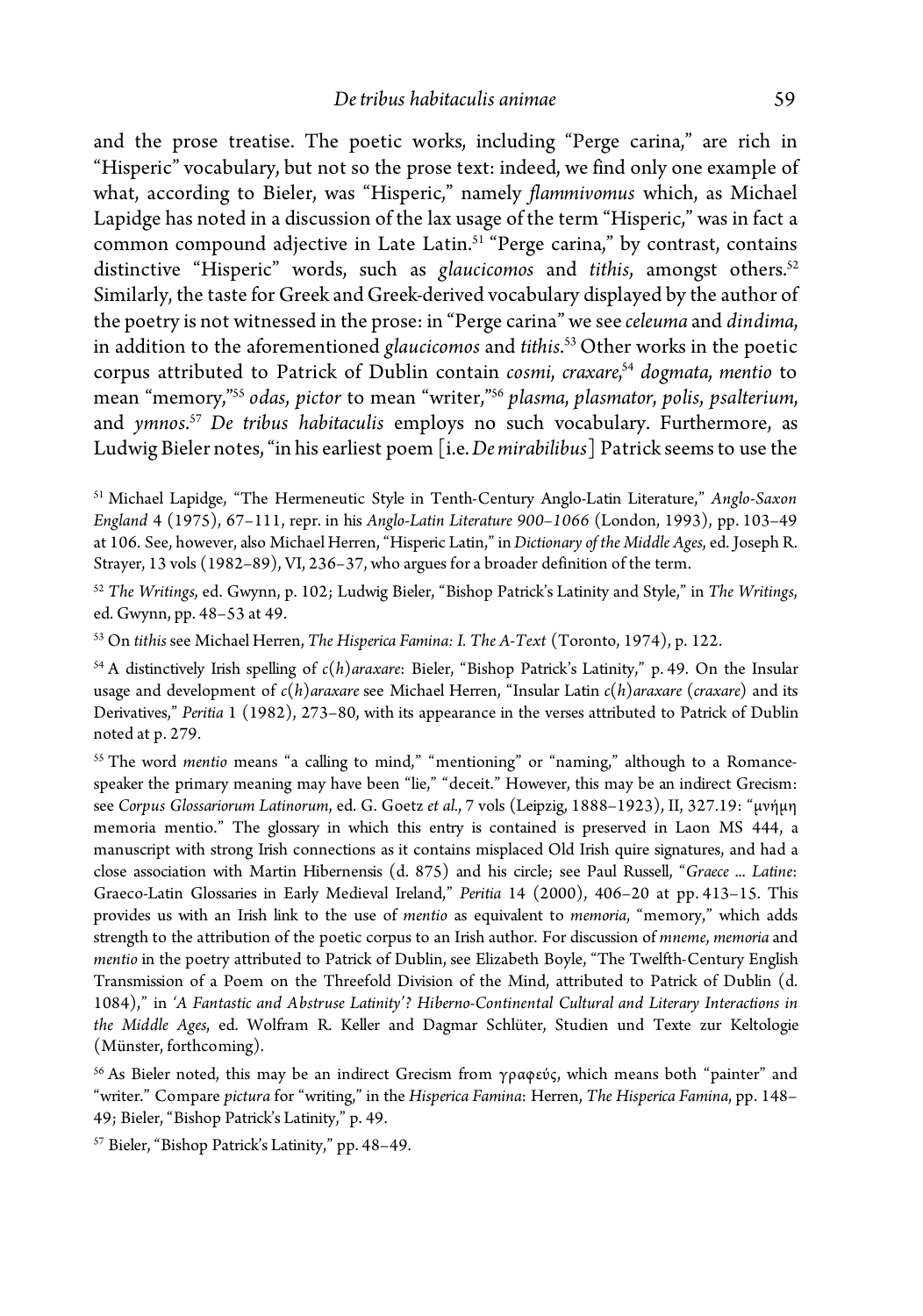three historical tenses almost indiscriminately; his choice would appear to depend on the demands of versification more than on any other principle ... This tendency is much less conspicuous in his later poems ..., and is entirely absent from the prose treatise."<sup>58</sup> This sort of grammatical choice is perhaps less useful as a diagnostic tool in a comparison of poetry to prose, since the author of the poetry may have felt constrained by metrical considerations which would not have been a factor in the composition of the prose text. All the same, the linguistic and stylistic evidence seems to point to the conclusion that the author of *De tribus habitaculis* is not the author of the poetic corpus.<sup>59</sup>

 Therefore, we are left with Gwynn's only piece of evidence, namely the use of "Perge carina" as a prologue to *De tribus habitaculis* in the Troyes manuscript. From this alone he argued that the author of the poem, i.e. the eleventh-century bishop of Dublin, must be the author of the prose text. We can see the unfortunate results of this decision in the following remarks:

The manuscripts of 'De tribus habitaculis' that have been examined for the purpose of the present edition fall clearly into two main groups: those of the oldest recension *which must derive from the text sent by Patrick to Worcester*, and those of a later recension *which seem to derive from the author's revised master-copy at Dublin*. In the earlier and larger group the treatise is either anonymous or has been attributed to Caesarius or Eusebius; *only one manuscript of this group* (I [= Oxford, Bodleian Rawlinson C. 33]), *has preserved the true name of the author*. *In none of these manuscripts* is the prose text of 'De tribus habitaculis' connected with the prefatory verses 'Perge carina' – *though these verses must have accompanied Bishop Patrick's original text*, sent by him to Aldwin at Worcester. Very soon after its arrival in Worcester, anonymous copies seem to have been made which were gradually incorporated in a collection of homilies, wrongly ascribed either to Caesarius or Eusebius.<sup>60</sup>

If Gwynn is right, all this must have occurred within twenty-five years, which is (at most) the time which would separate Bishop Patrick's writing of the text and the earliest manuscript witness. And yet the earliest witness, written in the late eleventh century, or by ca. 1100 at the latest, has no verse prologue and attributes the text

<sup>58</sup> Bieler, "Bishop Patrick's Latinity," p. 51.

<sup>59</sup> Given the similarity of the subject matter and the shared Platonist worldview of *De tribus habitaculis* and the verses beginning "Constet quantus honos humane condicionis," for example, we cannot ascribe the different lexical choices to variation in topic or audience. It is certainly possible that a different register, with a more unusual lexicon, was thought more appropriate for poetry than for prose – perhaps in the treatise the clarity of exposition was more important, whereas in poetry its meditative qualities allow for the use of more difficult vocabulary – but it seems more likely to me that the poetry and the prose have different authors.

<sup>60</sup> *The Writings*, ed. Gwynn, p. 47, my italics.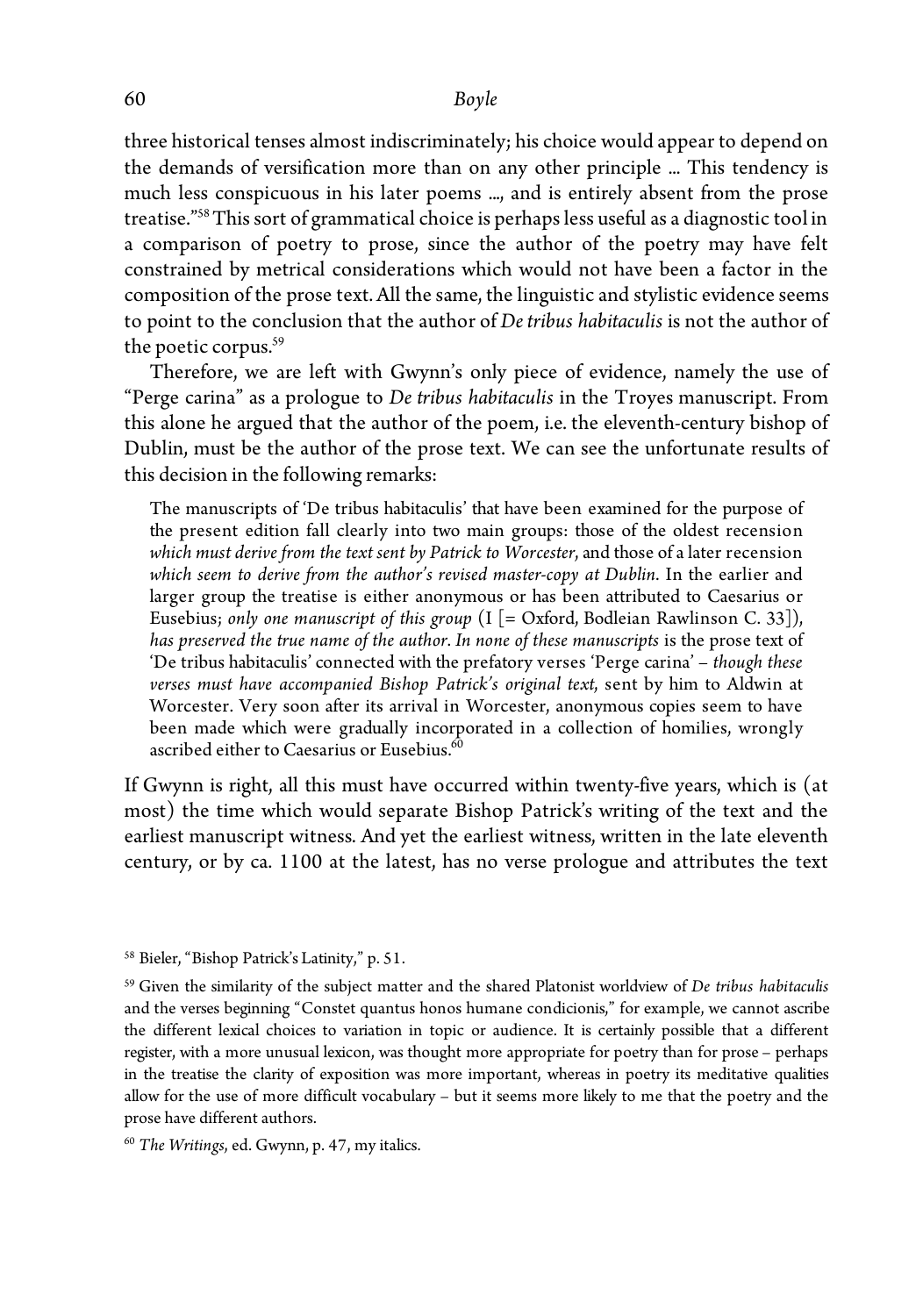implicitly to Caesarius.<sup>61</sup> There is no manuscript evidence that *De tribus habitaculis* was sent from Dublin to Worcester and no evidence for a "revised master-copy at Dublin." Indeed, I have as yet been unable to identify a single copy of *De tribus habitaculis* with a Worcester provenance.<sup>62</sup> Therefore, Lockett's recent citation of *De tribus habitaculis* as a product of an eleventh-century Worcester education is based on dubious evidence. The citation by the editors of the Corpus of British Medieval Library Catalogues of a hypothetical manuscript which, according to Gwynn, must have contained both the prose and poetic works attributed to Patrick together, i.e. the lost Rievaulx *Liber sancti Patricii*, is equally problematic.

With Gwynn's attribution to Bishop Patrick thus in doubt, can we offer anything to put in its place? The problems inherent in identifying the author of *De tribus habitaculis*, or even the intellectual milieu in which it might have been composed,<sup>63</sup> can be highlighted by a brief examination of two theological and doctrinal issues raised in the text which seem to have a particular eleventh-century resonance: the *filioque* clause, and legitimate marriage. The problem of the *filioque* pertains to whether the Holy Spirit proceeds only from the Father, or from both the Father and the Son.<sup>64</sup>*De tribus habitaculis* states:

Tunc iustis manifestum erit quomodo deus est inuisibilis incommutabilis, sine initio et sine fine, ante omnia et post omnia: et quicquid inter nasci quod ad filium pertinet, et procedere quod ad spiritum sanctum, excepto quod unus ex uno natus sit, alter ex duobus processit: et quomodo pater non precessit filium tempore sed origine, nec spiritum sanctum: et quomodo omnia dei unum sunt in deo, excepto quod ad relationem pertinet.<sup>65</sup>

<sup>61</sup> *The Writings*, ed. Gwynn, p. 28; Teresa Webber, *Scribes and Scholars at Salisbury Cathedral c. 1075– c. 1125* (Oxford, 1992).

 $62$  For an inventory of surviving manuscripts associated with Worcester dating from ca. 1040–ca. 1130, see Richard Gameson, "St Wulfstan, the Library at Worcester, and the Spirituality of the Medieval Book," in *St Wulfstan and his World*, ed. Julia S. Barrow and N. P. Brooks (Aldershot, 2005), pp. 59– 104 at 92–104.

<sup>63</sup> Louis Gougaud accepted the idea that *De tribus habitaculis* was Irish, but noted that dating it on the grounds of either content or style would be extremely difficult: *Christianity in Celtic Lands* (London, 1932), pp. 291–92.

<sup>64</sup> See A. Edward Siecienski, *The Filioque: History of a Doctrinal Controversy* (Oxford, 2010).

<sup>&</sup>lt;sup>65</sup> "Then it will be manifest to the just how God is invisible and unchangeable, without beginning and without end, before everything and after everything, and whatever difference there is between being born, which pertains to the Son, and proceeding, which pertains to the Holy Spirit, except that the one is born of one, and the other proceeds from two: and how the Father preceded neither the Son nor the Holy Spirit in time, but in origin: and how all things of God are together in God, except that which pertains to their relationship" (lines 230–36).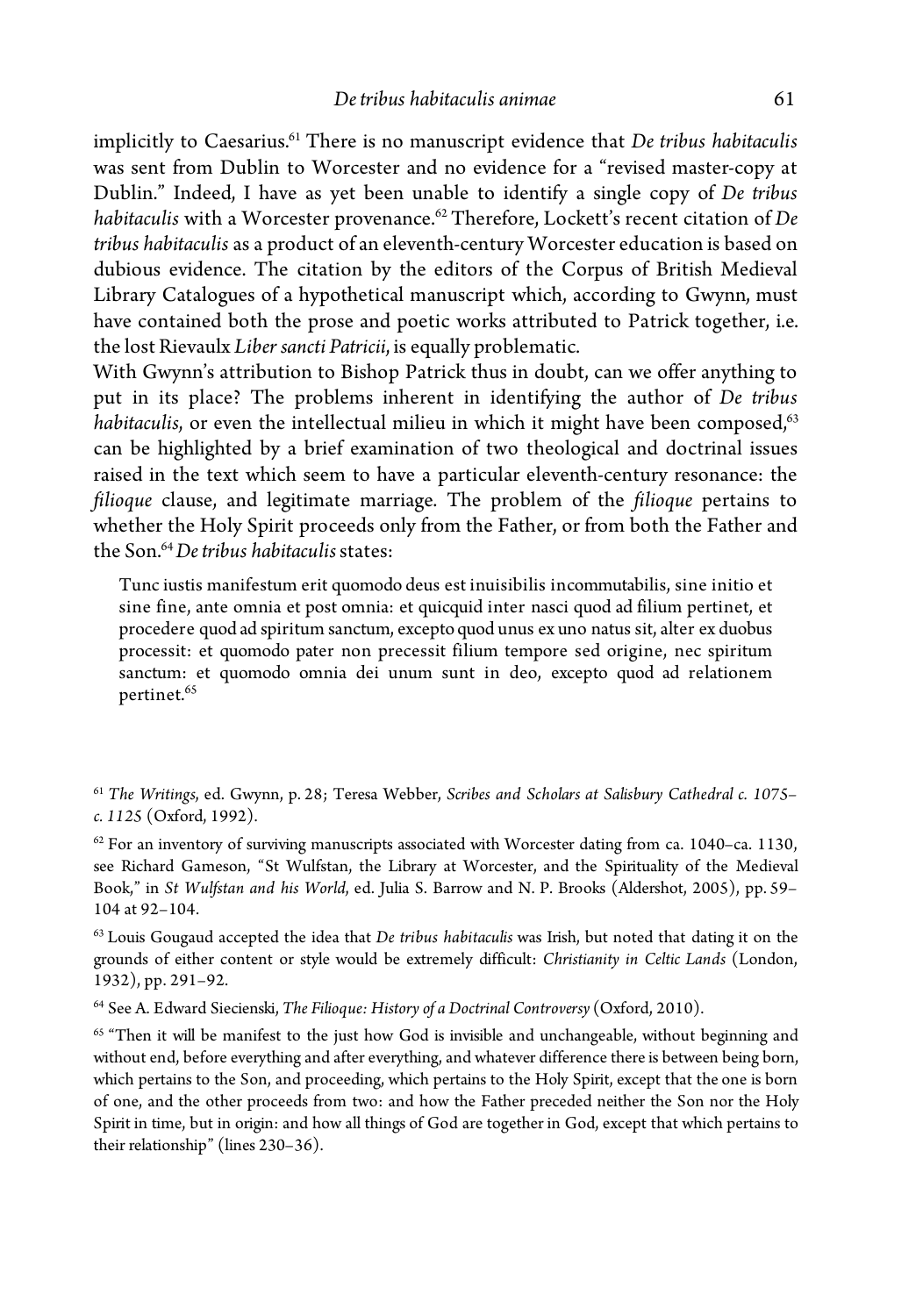One might initially be tempted to see this as evidence of the text having been composed in the eleventh century, since it clearly states that while the Son was born of one, i.e. the Father, the Holy Spirit proceeds from two, i.e. both the Father and the Son. The papal sanction of the incorporation of the *filioque* into the Creed under Benedict VIII (1012–1024), and its subsequent use in the Roman liturgy, provides one historical moment during which the *filioque* issue was at the forefront of doctrinal debate. Another such moment is the exchange of anathemas between Cardinal Humbert of Silva Candida and Patriarch Michael Cerularius in 1054, which formed part of the build-up to the "Great Schism" between the Eastern and Western Churches. Despite its relatively recent incorporation into the Roman liturgy, Cardinal Humbert claimed that the Patriarch and his followers had removed from the Creed the procession of the Holy Spirit from the Son.<sup>66</sup> However, we should note that the *filioque* had long been incorporated in the Creed elsewhere in western Europe, following the Councils of Toledo (589) and Aachen (809).<sup>67</sup> Consequently, we cannot take the statement that the Holy Spirit proceeds from both the Father and the Son as evidence of the text post-dating the incorporation of the *filioque* into the Roman liturgy.

 At two points in the text we can observe a particular concern with legitimate marriage practices and adultery. In the first example, the author begins with a consideration of the convertibility of transcendentals, in this case "truth" and "being," in which he argues (echoing Augustine) that evil is good insofar as it is true, because "omne enim uerum a ueritate est, et omne uerum quantum uerum bonum est."<sup>68</sup> He then observes that good things can emerge from evil, as, for example, God "fashions and makes good men" from adultery.<sup>69</sup> It is perhaps significant that this is the only example our author provides of good coming from evil, particularly given that, at an earlier point in the text, the author has stated of heaven that it is a place

[u]bi quicquid nunc nos latet manifestius erit: ubi ratio manifesta erit cur hic electus est et ille reprobatus, cur hic in regnum assumptus est et ille in seruitutem redactus, cur alius in utero moritur alius in infantia alius in iuuentute alius in senectute, cur alius pauper est alius diues, cur filius adultere baptizatur et aliquando filius legitime coniugis ante baptismum moritur, cur qui bene incipit uiuere aliquando male finitur et qui male

<sup>66</sup> Siecienski, *The Filioque*, pp. 112–15.

<sup>69</sup> "Multa quippe bona de malis omnipotens facit, ut de adulterio hominum bonos format et facit homines" (lines 200–1).

<sup>67</sup> See, for example, *The Oxford Dictionary of the Christian Church*, ed. F.L. Cross, (3rd revised edn., ed. E. A. Livingstone, [Oxford, 2005]), s.v. "filioque."

<sup>68</sup> "For all that is true comes from truth, and all that is true, insofar as it is true, is good" (lines 194–95). It is in this context that the author cites Augustine, *Soliloquies*, I.15.29 (see above n. 28).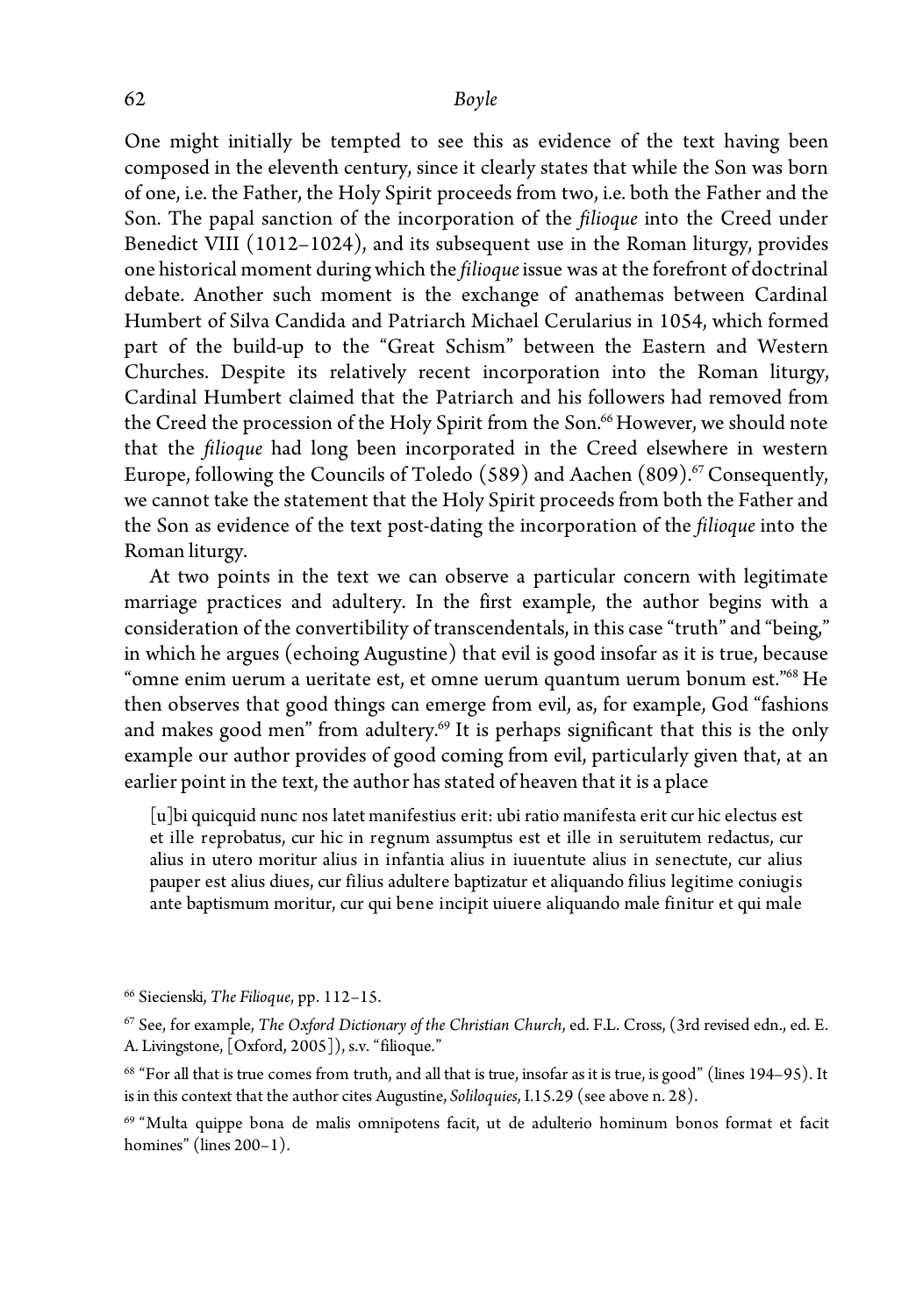incipit sepe bene finitur. Hec omnia et huiusmodi multa in libro uite plana et aperta erunt.<sup>70</sup>

The question of why the son of the "legitimate wife" might die before baptism, whereas the son of an "adulterous woman" might be baptized, must be read in the light of the author's statement that the son born of adultery, thus baptized, can go on to become a good man. Again, we might be tempted to look to an eleventh-century context, and this time a specifically Irish context, for such a statement. In his letters to Gofraid mac Amlaíb, king of Dublin, and Toirdelbach Ua Briain, king of Munster (and Gofraid's over-king), Lanfranc, archbishop of Canterbury, chides the kings for permitting lax marriage practices in Ireland.<sup>71</sup> The alleged ease with which divorce could be obtained, the practice of concubinage, and the permitting of marriage within an unacceptable degree of consanguinity were among the criticisms levelled at Irish society in the eleventh century. Thus, the moral fate of a man born of an adulterous union would have had great resonance in eleventh-century Ireland. Nonetheless, the references in *De tribus habitaculis* are too broad and non-specific to point definitively to any particular time or context, and certainly should not stand as evidence of Irish authorship. Within the scope of Christian theological writing, the themes and concerns of *De tribus habitaculis animae* recur at many historical moments, and in many geographical areas. The text's universality helps in part to explain its enduring appeal, but simultaneously makes it very difficult to anchor the text in time and place. That is why medieval scribes could equally ascribe it to Augustine as to Patrick, to Eusebius as to Caesarius.

 A more promising piece of evidence for Irish familiarity with *De tribus habitaculis*, predating the earliest extant English manuscript, is to be found in the vernacular Irish apocryphal text *In Tenga Bithnua* ("The Evernew Tongue").<sup>72</sup> Charles Wright has observed that the two texts share an unusual formulation of the motif of the sight of

 $70$  "Where whatever is now hidden from us will be clearer: where the reason will be clear why this one was chosen and that one rejected; why this one was received into kingship and that one driven into servitude; why one dies in the womb, another in childhood, another in youth, another in old age; why one is poor and another wealthy; why the son of an adulterous woman is baptised, and sometimes the son of a legitimate wife dies before baptism; why one who starts life well sometimes ends up being wicked, and one who starts out wicked often ends up being good. All these, and many other such things, will be plain and unlocked in the book of life" (lines 109–16).

<sup>71</sup> *The Letters*, ed. and transl. Clover and Gibson, pp. 66–73 (letters 9 and 10). Both letters mention Patrick of Dublin and Lanfranc's consecration of him as bishop.

<sup>72</sup> *In Tenga Bithnua: The Ever-new Tongue*, ed. and trans. John Carey, Corpus Christianorum Series Apocryphorum. Apocrypha Hiberniae II. Apocalyptica 1 (Turnhout, 2009). Carey, pp. 72 and 92 suggests a date of ca. 1000 for the First Recension of the text in its present form, but argues that this is a reworking of a ninth-century original.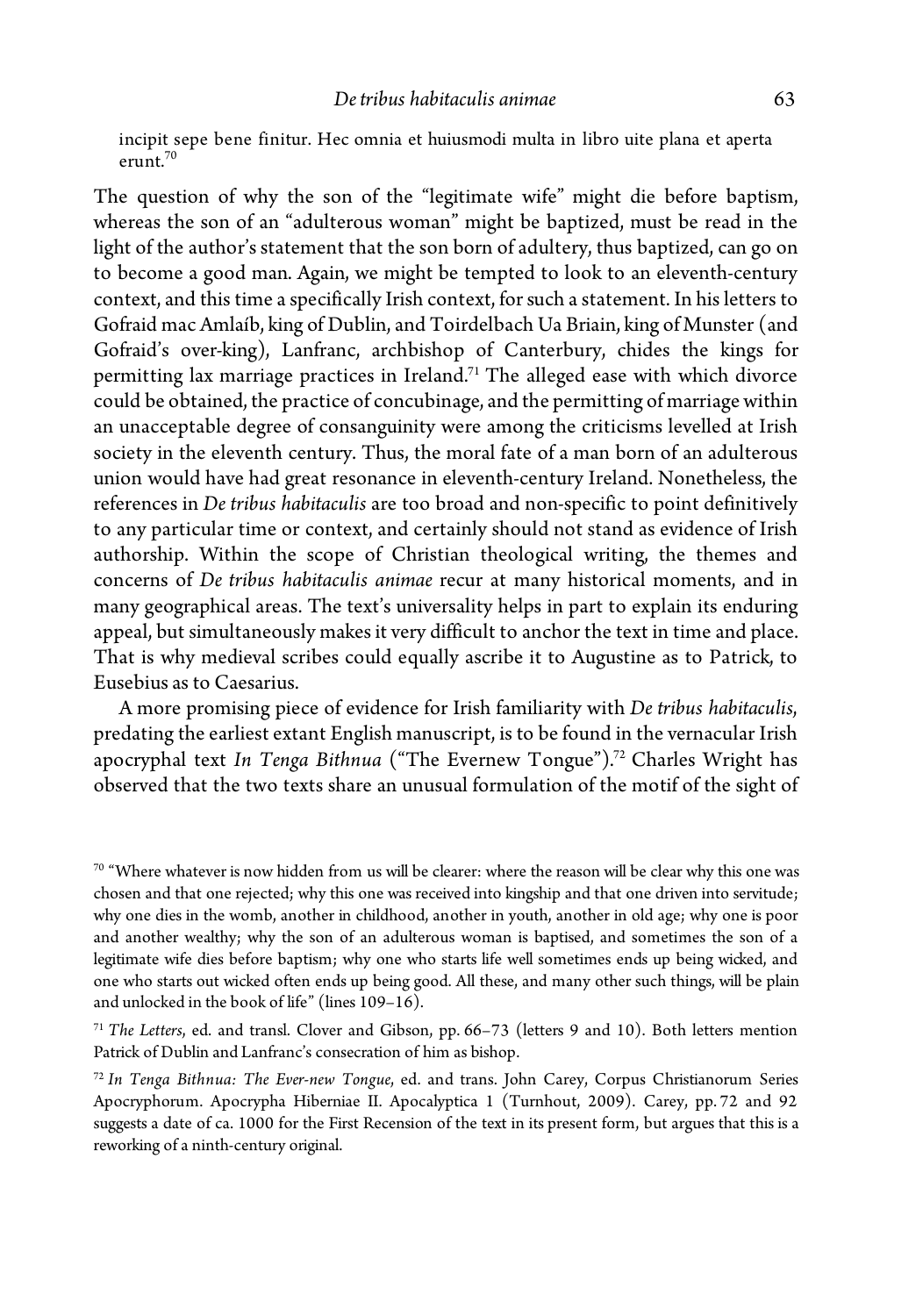God offering respite to the damned.<sup>73</sup> However, because Wright accepted the attribution of *De tribus habitaculis* to Patrick of Dublin, he argued that the Latin text was drawing on the Irish, when in fact the borrowing could be in either direction (or, indeed, they may simply be drawing on a common source). One would hesitate to draw any definitive conclusions about authorship from a single Irish parallel; indeed, Peter Kitson has noted that material deriving from *In Tenga Bithnua* was known in twelfth-century England.<sup>74</sup> However, further investigation may yield other examples to support the case for an Irish origin of *De tribus habitaculis*.

 In order to study *De tribus habitaculis* in its historical context, it needs first to *have* an historical context. Its composition needs to be fixed in time and place. Gwynn thought he had done that by attributing its authorship to an eleventh-century bishop of the Hiberno-Scandinavian kingdom of Dublin. This attribution is, however, not as secure as scholars have thought it to be. In fact, it is not very secure at all. Esposito argued that "there is nothing in the work that suggests an Irish origin,"75 but equally there is nothing which disproves an Irish origin. Gwynn's attribution of the corpus of Latin poetry to Patrick, bishop of Dublin, is not conclusive, and rests, as Brett has noted, on "extremely fragile" foundations.<sup>76</sup> The attribution of *De tribus habitaculis*, as I hope to have shown, is even less secure. One would hope that further close analysis of the sources and theology of the text may point us towards a particular milieu in which the text might have been composed. At present, in the absence of concrete evidence which can locate the composition of the text, we can instead seek to understand how it was read and understood by its many and varied audiences.

 To that end, it is worth emphasizing that, according to the evidence of extant manuscripts and medieval library catalogues, no medieval reader thought that he (or she) was reading the work of Patrick, the eleventh-century bishop of Dublin, whether or not he is the author of the text. Being aware of the variety of authorial attributions is essential for understanding the reception and transmission of the text. In this regard, the cluster of manuscripts that ascribe the text to St. Patrick is of considerable interest: clearly some of the text's readers in the twelfth and thirteenth centuries considered this to be a work with Irish connections. The scribe of the Troyes manuscript elaborated on this by recasting the poem "Perge carina," perhaps written by Patrick, bishop of Dublin, as a verse prologue to *De tribus habitaculis* written in the voice of St. Patrick; but for most of its readers, for most of its history, it was the work

<sup>73</sup> *The Irish Tradition in Old English Literature* (Cambridge, 1993), p. 143, where Wright cites the relevant passages.

<sup>74</sup> Peter Kitson, "The Jewels and Bird *Hiruath* of the 'Ever-new Tongue,'" *Ériu* 25 (1984), 113–36 at pp. 127–30.

<sup>75</sup> Esposito, "Notes," p. 268.

<sup>76</sup> Brett, "Canterbury's Perspective," p. 34.